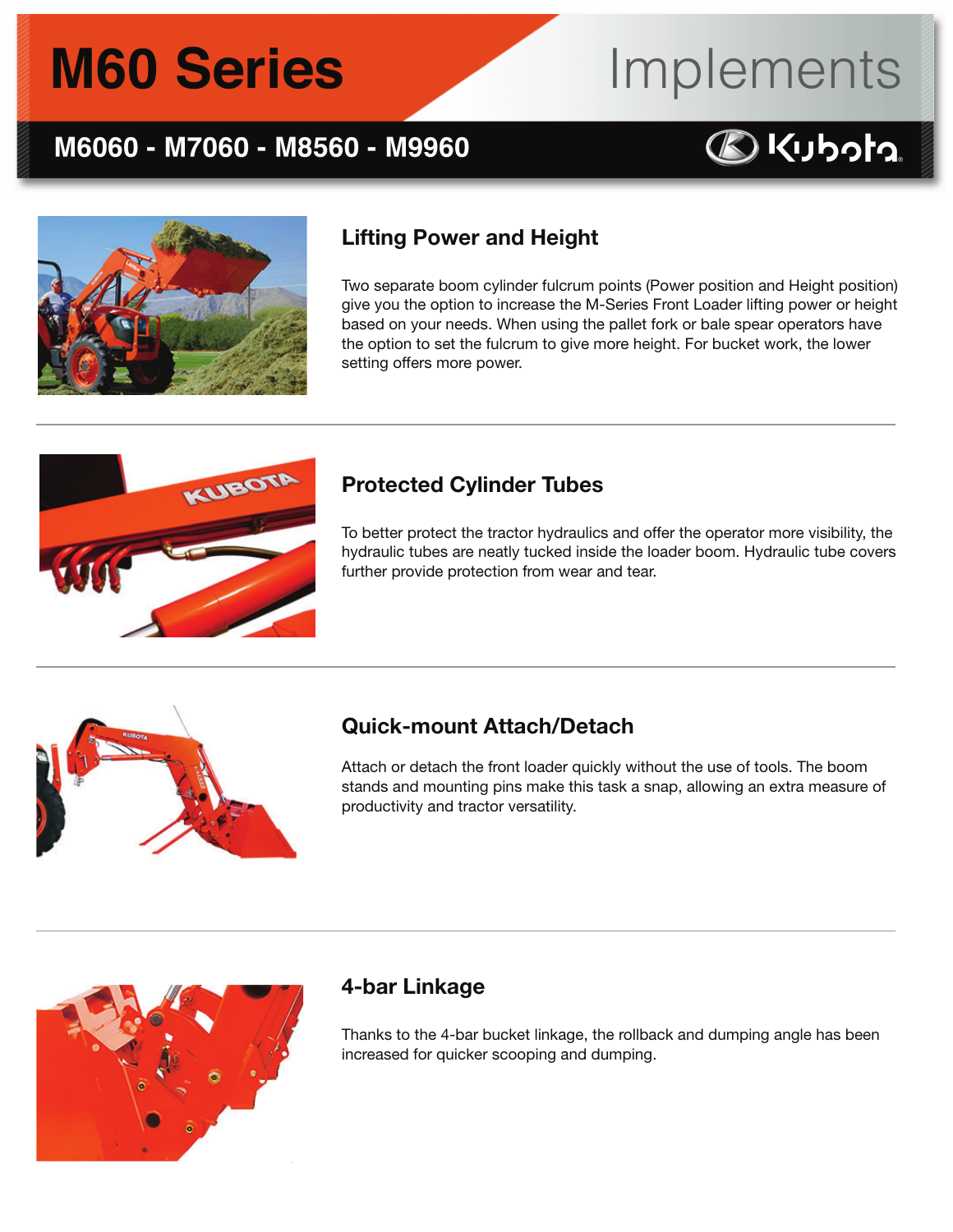## **M60 Series**

### M6060 - M7060 - M8560 - M9960

# Implements

### **BKUbota**



#### 2-lever Quick Coupler

This standard M-Series feature makes attaching buckets, bale spears and pallet forks quick and easy.



#### Frame

The frame of the front loader maintains its sturdy, thick steel frame, but its design has been simplified by removing braces and connectors. This helps to lessen effort and shorten the time it takes to attach the loader and offers increased visibility.



#### Rubber Caps

Rubber caps prevent grease drips helping to keep the operator's clothes clean. The caps also give the loader a more appealing look.



#### Joystick Control

Located in from of the control console for easy access, the joystick offers you the ability to control the movement and speed of the loader with a single lever. The Series Circuit makes simultaneous boom and bucket operation possible, while the Regenerative Bucket Dump Circuit enables quick dumping for efficient operation with quick cycle times.